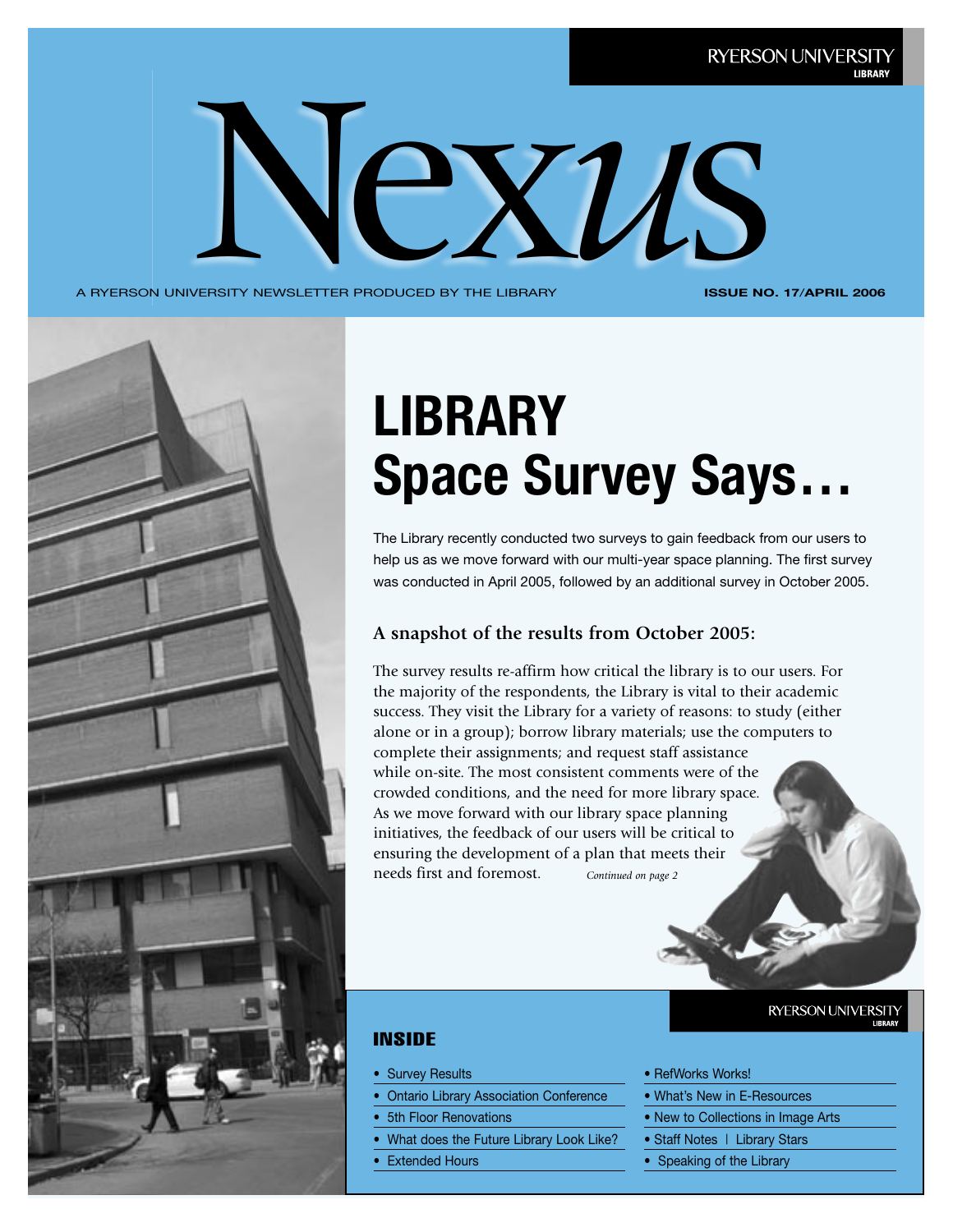![](_page_1_Figure_1.jpeg)

![](_page_1_Figure_2.jpeg)

![](_page_1_Figure_3.jpeg)

# **Survey Results**

- **Q** The majority of respondents were undergraduates.
- **QI** They frequented the Library three or more times per week, stayed between two-four hours, and primarily came to study alone or use the computers in the Information and Learning Commons.
- M When asked how to improve the Library, there was little consensus - quiet study areas, longer hours, better book collections and e-resources were all recurring choices.

![](_page_1_Picture_8.jpeg)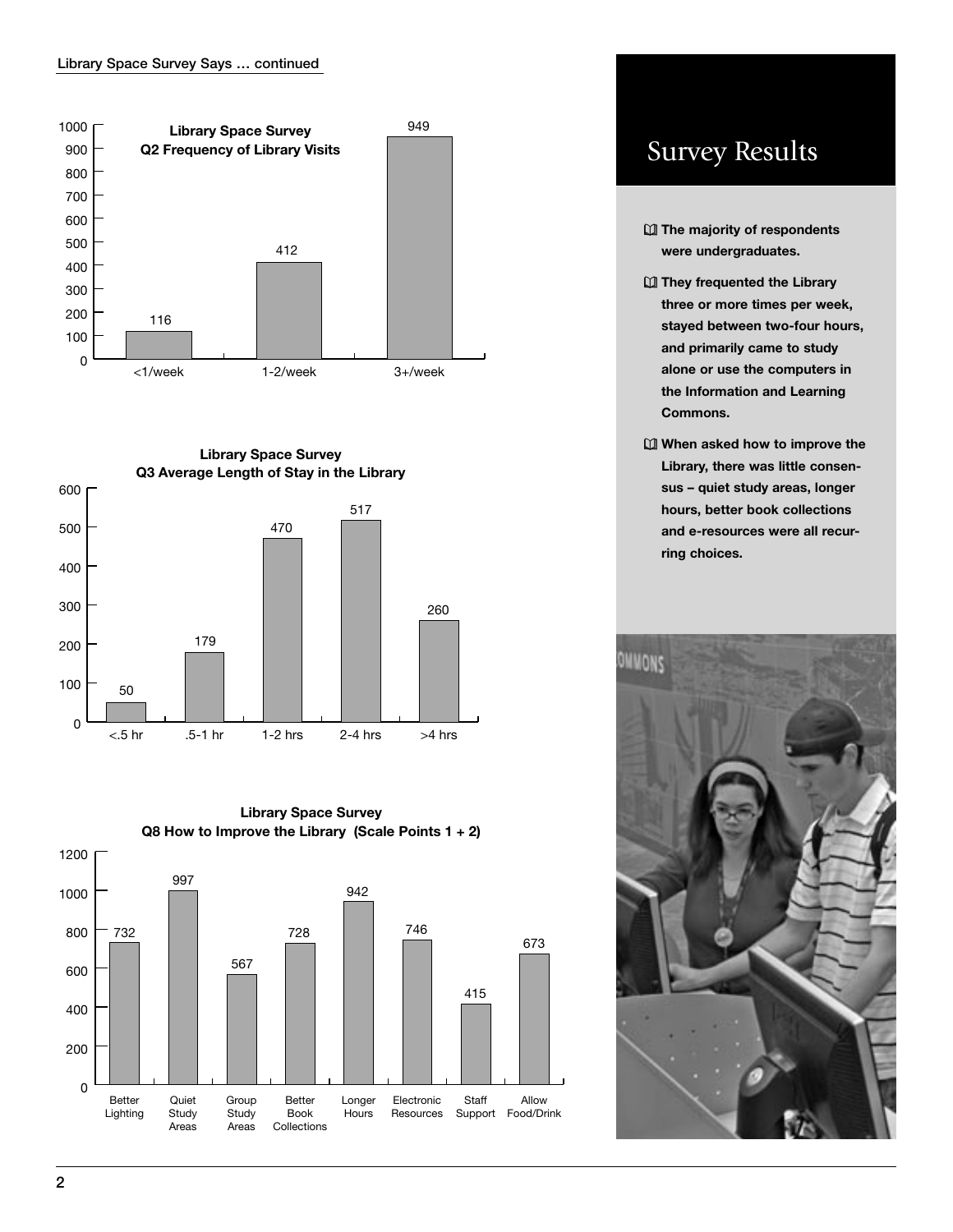# February 3-5, 2005

### **Ryerson @ OLA:** *Ontario Library Association Conference*

**Don Kinder** served as a member of the Program Planning Team for the 2005 Super Conference.

**Diane Granfield** co-presented a session entitled *Virtual Reference Users: Expectations and Perceptions*.

**Daniel Phelan** presented a session entitled *Creating Leaders: The Impact of Leadership Training Programs on the Subsequent Behaviour of Librarians*.

**Sue Giles** co-presented a session entitled *The Dust Has Settled: Navigating the 2001 Census – from Geography to Demography*.

Thank you to **Trina Grover, Susan Patrick, Kelly Kimberly, Sonny Banerjee, Cecile Farnum** and **Val Lem** for convening sessions throughout the Conference.

# February 1-4, 2006

**Ryerson @ OLA:** *Ontario Library Association Conference*

**Don Kinder** served as a member of the Program Planning Team for the 2006 Super Conference.

**Ophelia Cheung** and **Krista Abramovic** presented a poster session entitled *E-Reserve in Ryerson University Library*.

**Cecile Farnum** presented a session entitled *Digital Signage as Communication: Past, Present and Future Uses in Libraries.*

Thank you to **Peter Genzinger, Sonny Banerjee, Diane Granfield, Zita Murphy, Lei Jin, Dana Thomas, Susan Patrick**, and F**angmin Wang** for convening sessions throughout the conference.

![](_page_2_Picture_13.jpeg)

The Library recently acquired the 1st floor of the Library Building, which was previously occupied by the School of Social Work. A committee of library staff met to determine what to do with this new space, and how it could be changed to better meet users' needs. Given that the library elevators cannot connect to the 1st floor, the new space was not viable as a place where patrons would need access, nor does it have the load-bearing capabilities needed to house collections.

 As reflected in the results of the library survey, one of the recurring requests made by our students is for more group study space. The Library currently has study rooms that students can book online to facilitate group work; however, the demand for group study space during the academic term is quite high. In order to open up additional space in the Library for group study, the Committee recommended that the 1st floor be used as a staff work area. Given that the space is approximately the same size as Cataloguing and Technical Services, which previously occupied part of the 5th floor, the Committee determined

that the space on the 1st floor, if renovated appropriately, could accommodate many of the activities of the Collections Team – Cataloguing and Technical Services, Acquisitions, and Donations – as well as providing office space for the librarians affiliated with the Team.

 Construction began in November, with staff relocating to the renovated 1st floor in December. The vacated space on the 5th floor has allowed for a redevelopment of the whole floor, adding more space to the public area. The print periodical collection has remained on the 5th floor, and the Serials Office has been moved to the west side of the floor, with a service counter that is staffed during business hours. The vacated Serials Office has been converted to a study room equipped with about 26 carrels.

 Due to a number of librarians relocating to the 1st floor, their current offices becoming vacant, and librarians shifting to other office locations, the vacated offices have been converted to group study rooms. This has resulted in 10 new group study rooms becoming available for student booking in early 2006.

# **What Does the Future Library Look Like?**

The Library hosted faculty, student representatives and members of the university administration at a breakfast and planning session in the fall of 2005. The keynote speaker, Scott Bennett, Librarian Emeritus from Yale University and Principal at Library Space Planning – **www.libraryspaceplanning.com** – gave an engaging presentation on how academic libraries across North America are rethinking the library as "place", and renovating and reconfiguring their space to meet the changing needs of students and faculty. Faculty and administration were asked to discuss what they would like to see in a future Ryerson Library, in terms of space, services offered and possible collaborations with other university departments. The discussions and ideas offered at this breakfast will help provide the basis for future space planning initiatives. There will be ongoing opportunities for community and stakeholder consultation on the future of the Library as additional space and funding becomes available. To learn more about Library space planning, please visit: www.ryerson.ca/library/info/space/index.html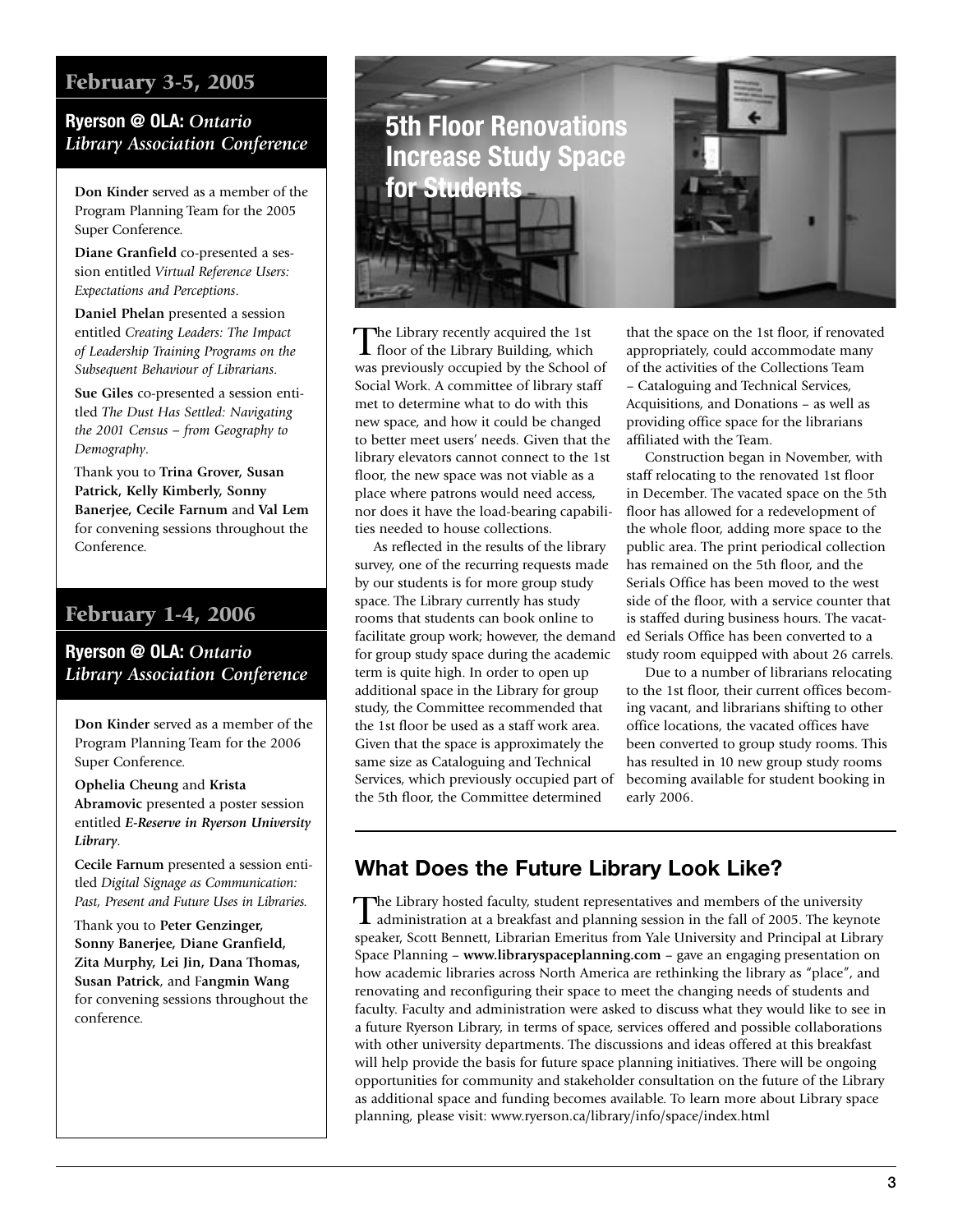# **New Extended Hours!**

Due to increased funding from the President, the Library was able to extend both the opening and closing hours during the academic term. It is now open from 8 a.m. to midnight Monday to Friday, and 10 a.m. to midnight Saturday and Sunday.

Please note the following hours of operation for some of our various service points:

- **Circulation and Reserves:** 8 a.m. to midnight on weekdays, 10 a.m. to midnight on weekends.
- **Audio-visual bookings/Interlibrary loan:** 9 a.m. to 6:30 p.m. Monday to Thursday, 9 a.m. to 5 p.m. Friday.
- **Reference desk:** 9 a.m. to 9 p.m. Monday to Thursday, 9 a.m. to 8 p.m. on Friday, and 10 a.m. to 6 p.m. on weekends.

#### **Beginning May 1, 2006, the Library hours for the Spring/Summer term will be:**

Mon – Thurs 8:30 a.m. - 10 p.m. Sat 10 a.m. - 6 p.m. Friday 8:30 a.m. - 7 p.m. Sun 12 p.m. - 8 p.m.

# **RefWorks Works!**

RefWorks is an online resource that allows you to collect, save and organize bibliographic citations to journal articles, books, websites and other sources. With RefWorks, you can easily create correctly formatted bibliographies in the style of your choice.

### **Why use RefWorks?**

- It's online and available 24/7.
- It manages your citations and creates bibliographies in APA, MLA and other styles.
- It helps prevent plagiarism and supports academic integrity.
- You can write your paper and cite your references quickly and easily.

## **To learn more, visit: www.ryerson.ca/libraryindexes.html or contact your subject librarian.**

# **What's New in E-Resources**

Check out the *What's New* section of the Library website for listings of the new electronic indexes, databases, e-journals and e-books recently acquired. To get you started, below are samples of the new electronic resources that may be useful to you and your students. In order to request instruction for your students on a particular resource, or for general library instruction, please contact your subject librarian.

#### Early Canadiana Online – A digital

library providing access to 2,198,626 pages of Canada's printed heritage. It features works published from the time of the first European settlers up to the early 20th Century.

#### Economist Intellience Unit

*The following three products are now available for use:*

• **ViewsWire** – Daily economic, political and market developments in over 200 countries.

• **Country Report** – In-depth economic, political and business analysis and shortterm market outlook.

• **Country Profile** – Detailed background on the political, economic and business environment in over 200 countries.

Alexander Street Press – A significant collection of electronic texts in the disciplines of history, women's studies, drama, literature, film, black studies and diversity studies from the Alexander Street Press. The following collections are included:

- American Film Scripts
- Asian-American Drama
- Black Drama
- Black Thought and Culture
- British and Irish Women's Letters and Diaries
- Early Encounters in North America
- Latino Literature
- North American Immigrant Letters, Diaries, and Oral Histories
- North American Indian Biographical Database
- North American Theatre Online
- North American Women's Drama
- North American Women's Letters and Diaries
- Twentieth Century North American Drama
- Women and Social Movements in the U.S.
- Oral History Online
- Smithsonian Global Sound

ARTstor – A searchable database of over 300,000 images and associated catalogue information in the fields of architecture, painting, sculpture, photography, decorative arts and design. The images in ArtStor are derived from 35mm colour slides made from high-quality reproductions.

Scopus – Provides access to the abstracts and citations of over 14,000 scholarly titles including approximately 750 conference proceedings, all journals in Medline, 400 trade publications and also approximately 500 Open Access Journals. Scopus covers the content of over 4,000 international scientific, technical, medical and social science publishers.

ProQuest – *Historical Newspapers – The New York Times (1851-2001)* Selective full-text coverage from 1851-2001. The collection includes digital reproductions providing access to every page from every available issue.

### Oxford English Dictionary (OED) Online

– Provides full-text searching of all of OED's definitions, etymologies, quotations and pronunciations of over half a million words, both present and past.

History E-Book Project – A collection of e-books consisting of over 1,000 titles in the discipline of history. It may be searched by words and phrases in the books, as well as by author, title and subject.

United Nations Common Database –

A large and comprehensive database of global statistics. It draws selectively on statistics from throughout the UN system and brings them together using a common platform and interface, and global statistical standards.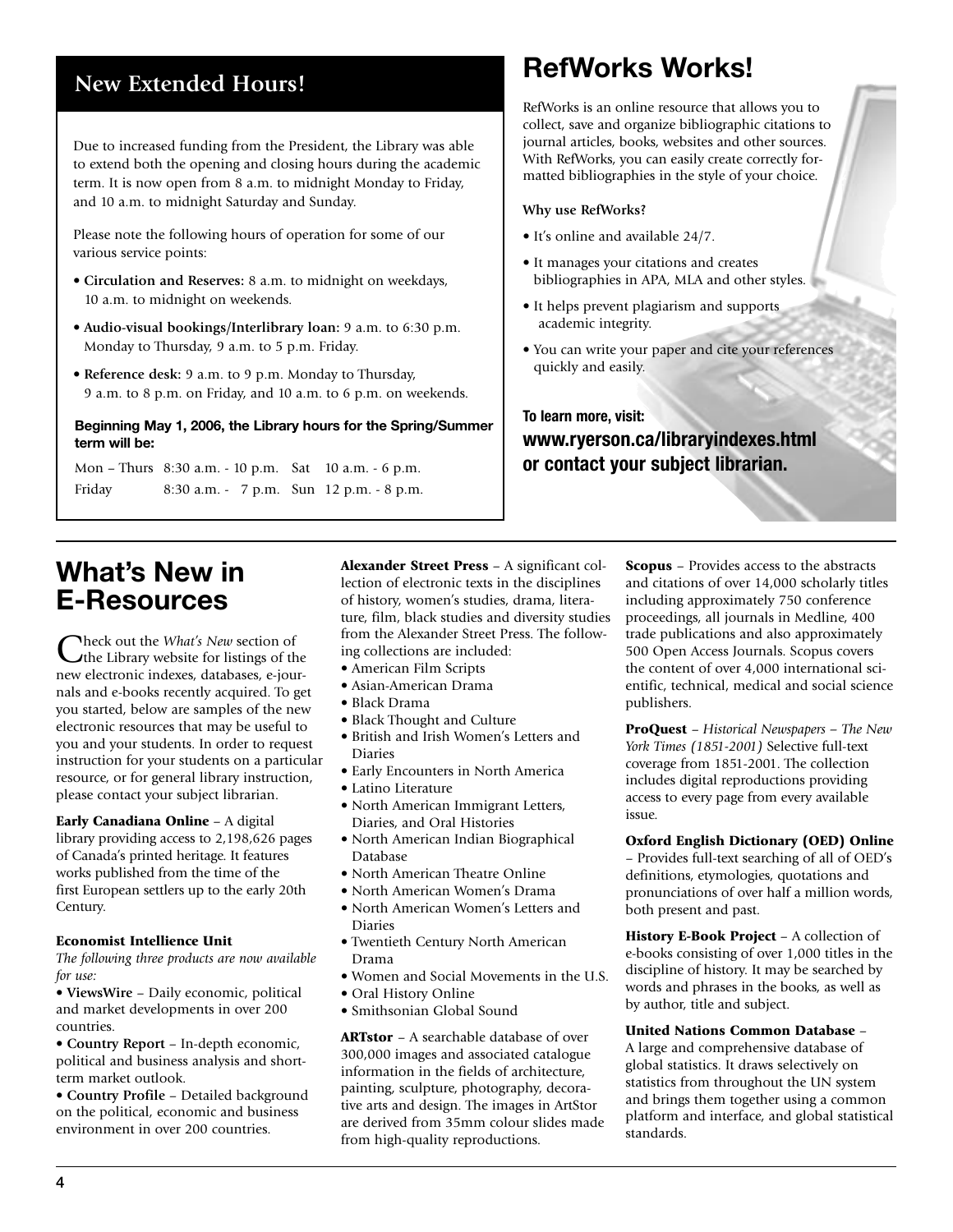# **New to Collections in Image Arts**

Kodak Canada has donated its entire historic company archives to Ryerson University. The Kodak Archives, which begin in 1909, contain historic photos, files, trade circulars, Kodak magazines, price lists, daily record books, cameras, equipment and other ephemera. The print and photograph collection is currently being processed in the Library with assistance from graduate students in Photographic Preservation and Collections Management. The Library has also acquired an extensive collection of materials on the history of photography from the private collection of Nicholas M. and Marilyn A. Graver of Rochester, New York. The Graver collection, built up over many years, consists of over 1,000 books, periodicals, catalogues and other similar material related to the history of photography.

The Ryerson University Library has recently received a donation of the personal audio-visual archives (over 1,000 video and audio tapes) of Dr. Joe MacInnis, noted author and one of the world's leading underwater explorers and photographers. This collection contains footage of his major underwater expeditions, including dives to the Titanic, as well as interviews with and lectures by Dr. MacInnis detailing his experiences in deep-sea exploration. In an effort to provide appropriate learning opportunities for graduate students in Photographic Preservation and Collections Management, the library has employed more than nine graduate students to work on these three special collections.

![](_page_4_Picture_3.jpeg)

**Cathy Matthews** has been re-appointed as Chief Librarian for a second five-year term beginning July 1, 2005.

**Dana Thomas** has been working on a one-year contract replacing **Lei Jin** (who was on maternity leave), as Serials Librarian. Although Lei has recently returned to the Library, Dana will continue working on a contract basis, and will continue with her reference and subject liaison duties.

**Peter Genzinger** is currently working on a contract basis, with responsibility for both maps cataloguing and reference assistance.

**Roma Kail** is working on a one-year contract replacing **Kelly Kimberley** (who was on maternity leave), as Co-ordinator of Part-time Staff. Although Kelly has recently returned to the Library, Roma will continue working on a contract basis providing support to the Borrower Services team.

**Diane Granfield**, Co-ordinator of Virtual Reference, has returned from a six-month sabbatical working on research in the area of virtual reference.

**Dan Jakubek** has joined the Library as the new Data and GIS Technician, working in the Geospatial, Map and Data Centre.

**Donna Kewley** has joined the Borrower Services Team on a one-year contract as a Staff Notes<br>
Library Technician. Donna will be work-<br> **Library Stars**<br> **Library Stars**<br> **Library Stars** ing primarily in Interlibrary Loan, and will also participate in reference work and other Borrower Services activities.

> **Kelly Dermody** is working on an eightmonth contract librarian position as the Co-ordinator of Library Services for Persons with Disabilities. She will be working primarily with the Borrower Services Team to establish routines for the delivery of alternate format materials, and will also be writing a report on "best practices" in order to establish an appropriate level of staffing for this service on an on-going basis.

Ryerson Library also bid a fond farewell to long-time library technician **Susan Cochrane**, who has retired from the library after many years of service. **Doris Lovadina-Lee** has recently joined the Library as Susan's replacement.

**Dorota Laska** has joined the Library on a one-year contract as Serials Cataloguing Librarian.

**Fangmin Wang** has joined the Library on a one-year contract as Systems Librarian. He will be responsible for the overall support of our integrated library system, as well as network support.

**Jeanine Blake** and **Farzana Khan** have been hired as the Night Shift Lead Hands in Borrower Services, enabling the Library to remain open for extended hours during the academic term.

*Congratulations* to the many Library staff members who recently received recognition for their outstanding contributions to their profession, and to the university.

**Don Kinder**, Librarian, was honoured with the Academic Librarian of the Year award by the Ontario College and University Librarians Association (OCULA). Don received this award at the 2005 OLA Super Conference, in recognition of his outstanding leadership in academic librarianship over many years of service.

**Charlotte Broome**, Library Technician, was recently awarded the OPSEU Staff Star Award for 2005. This award is in recognition of an OPSEU member's outstanding contributions to the university.

**Diane Granfield**, Co-ordinator, Virtual Reference, was recently honoured by the RFA with their Distinguished Service Award for 2005.